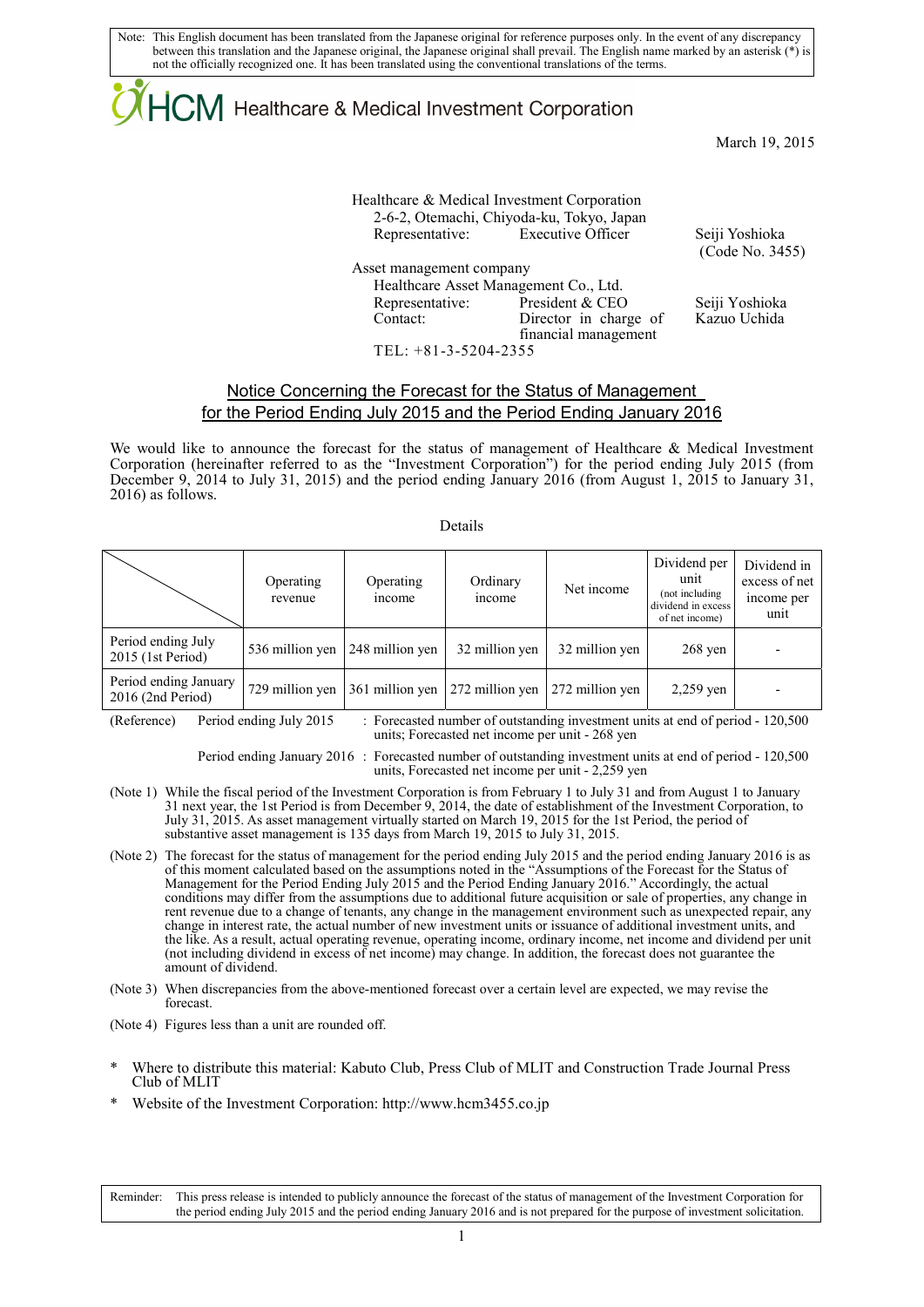Note: This English document has been translated from the Japanese original for reference purposes only. In the event of any discrepancy between this translation and the Japanese original, the Japanese original shall prevail. The English name marked by an asterisk (\*) is not the officially recognized one. It has been translated using the conventional translations of the terms.

### $\dag$  Healthcare & Medical Investment Corporation

[Attached document]

Assumptions of the Forecast for the Status of Management for the Period Ending July 2015 and the Period Ending January 2016

| Item                       | Assumption                                                                                                                                                                                                                                                                                                                                                                                                                                                                                                                                                                                                                                                                                                                                                                                               |  |  |  |
|----------------------------|----------------------------------------------------------------------------------------------------------------------------------------------------------------------------------------------------------------------------------------------------------------------------------------------------------------------------------------------------------------------------------------------------------------------------------------------------------------------------------------------------------------------------------------------------------------------------------------------------------------------------------------------------------------------------------------------------------------------------------------------------------------------------------------------------------|--|--|--|
| Computation<br>period      | Period ending July 2015 (1st Period) (from December 9, 2014 to July 31, 2015) (235<br>days)                                                                                                                                                                                                                                                                                                                                                                                                                                                                                                                                                                                                                                                                                                              |  |  |  |
|                            | $\triangleright$ Period ending January 2016 (2nd Period) (from August 1, 2015 to January 31, 2016)<br>$(184 \text{ days})$                                                                                                                                                                                                                                                                                                                                                                                                                                                                                                                                                                                                                                                                               |  |  |  |
| Assets under<br>management | $\triangleright$ It is assumed that the Investment Corporation will acquire real estate trust beneficiary<br>rights to be newly acquired (16 properties in total) (hereinafter referred to as the<br>"Assets to Be Acquired") of five properties as of today and 11 properties as of March<br>20, 2015, with funds obtained by issuance of new investment units as well as funds<br>obtained by borrowing as decided at the board of directors' meetings held on February<br>17, 2015 and March 11, 2015, and that there will be no change (acquisition of new<br>properties, disposal of properties owned, etc.) by the end of the period ending January<br>2016.<br>$\triangleright$ In reality, there may be a change due to acquisition of new properties other than the                             |  |  |  |
|                            | Assets to Be Acquired or disposal of properties owned.                                                                                                                                                                                                                                                                                                                                                                                                                                                                                                                                                                                                                                                                                                                                                   |  |  |  |
| Operating revenue          | $\triangleright$ Revenue from rental business is calculated considering information obtained from the<br>current owner of the respective Asset to Be Acquired and the trends of tenants as well<br>as the market.                                                                                                                                                                                                                                                                                                                                                                                                                                                                                                                                                                                        |  |  |  |
|                            | ➤<br>For operating revenue, it is assumed that there will be no default or non-payment of<br>rent by tenants.                                                                                                                                                                                                                                                                                                                                                                                                                                                                                                                                                                                                                                                                                            |  |  |  |
| Operating expense          | $\blacktriangleright$<br>Of rental business expenses, the major component of operating expense, expenses<br>other than depreciation and amortization are calculated based on the past data<br>reflecting factors for change in expenses in consideration of information obtained<br>from the current owner of the respective Asset to Be Acquired.<br>$\triangleright$ Depreciation and amortization is calculated by using the straight-line method                                                                                                                                                                                                                                                                                                                                                     |  |  |  |
|                            | including ancillary expenses and assumed to be 169 million yen for the period ending<br>July 2015 and 198 million yen for the period ending January 2016.                                                                                                                                                                                                                                                                                                                                                                                                                                                                                                                                                                                                                                                |  |  |  |
|                            | $\triangleright$ In general, real property tax and urban planning tax are calculated by period<br>distribution with current owners and settled at the time of acquisition in buying and<br>selling real estate, but as the Investment Corporation includes this settlement money in<br>acquisition cost, they are not recorded as expenses in a year of acquisition. Therefore,<br>real property tax and urban planning tax for the Assets to Be Acquired are not<br>recorded as expenses for the period ending July 2015, and a part of them for FY2016<br>will be recorded as expenses from the period ending January 2016. Also, real property<br>tax and urban planning tax for the Assets to Be Acquired, which will be included in<br>acquisition cost, are assumed to be 84 million yen in total. |  |  |  |
|                            | $\triangleright$ For repair expenses, the asset management company (Healthcare Asset Management<br>Co., Ltd.) records the expenses it deems necessary for each property in each period.<br>However, as repair expenses may increase or additional repair may be required due to<br>unpredictable reasons, actual expenses may differ significantly from the forecast.                                                                                                                                                                                                                                                                                                                                                                                                                                    |  |  |  |
| Non-operating<br>expense   | $\triangleright$ A non-operating expense in the amount of 154 million yen is assumed to occur in<br>relation to the issuance of new investment units (resolved at the board of directors'<br>meetings held on February 17, 2015 and March 11, 2015) and listing/placement of<br>these units and as founding expenses.                                                                                                                                                                                                                                                                                                                                                                                                                                                                                    |  |  |  |
|                            | $\triangleright$ As interest expense and other loan-related expenses, 62 million yen is expected to<br>occur for the period ending July 2015 while 71 million yen is expected to arise for the<br>period ending January 2016.                                                                                                                                                                                                                                                                                                                                                                                                                                                                                                                                                                            |  |  |  |

Reminder: This press release is intended to publicly announce the forecast of the status of management of the Investment Corporation for the period ending July 2015 and the period ending January 2016 and is not prepared for the purpose of investment solicitation.